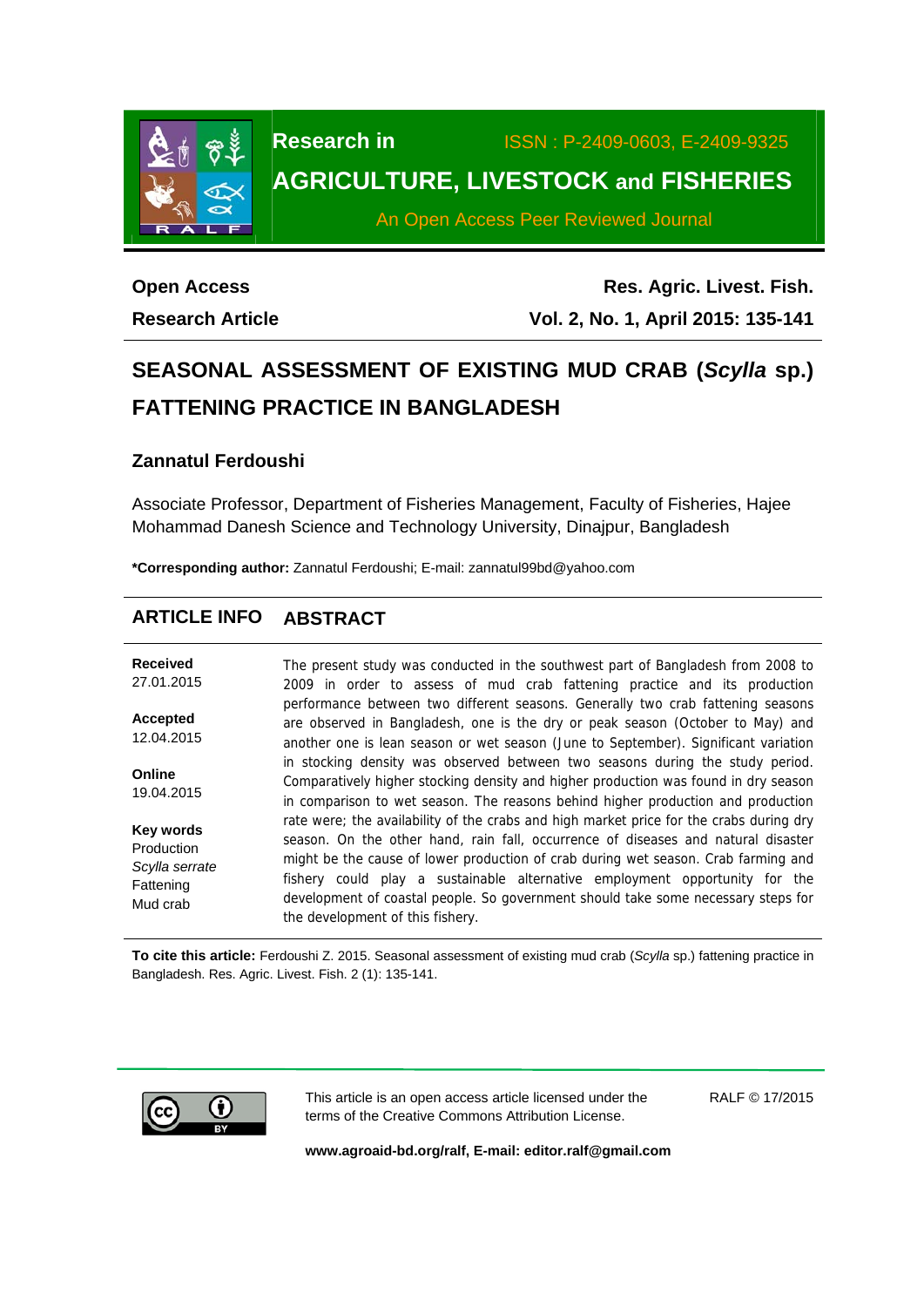# **INTRUDUCTION**

 Among all of the highly valued luxury foods, crustacean play an important role both in economically and environmentally. *Scylla* spp. commonly known as mud crab is now the most commercially important species and is widely distributed in the Indo-Pacific region, including the Bay of Bengal. Keenan et al., (1998) identified four distinct species *S. serrata*, S*. tranquebarica, S. olivacea and S. paramamosain,* among which *S. serrata* is more abundant in high saline water (Heasman and Fielder 1983). Because of their large size *S. serrata* fetch the highest market price of the four species in Eastern markets (Agbayani 2001).

 Bangladesh has extremely favourable conditions for shrimp and crab culture. Decreasing the shrimp market price leads to an upsurge of interest in crab culture in Bangladesh (Khan and Alam, 1992).Fatteners are more interested in extending their farming due to its economic value in domestic and international market. Different types of crab aquaculture are practicing throughout the world including fattening, soft-shell and growout, while in Bangladesh crab fatteners mostly involved in fattening of lean or empty mud crab. Though crab culture is in its initial stage and there is considerable potential for further expansion thus it can be a new source of income generation in the southwest part of Bangladesh. According to Salam and Ross, (2000) there is potentialities in the coastal region of Bangladesh for establishing hatcheries to provide a continuous supply of crab seed.

 However, researchers mostly concern on crab species identification and their distribution in Bangladesh. There is lack of research works about the fattening practice conducted by the fatteners in Bangladesh regarding the seasons. Generally, two crab fattening seasons so far have been identified in Bangladesh, one is dry or peck season (October to May) and another one is lean season or wet season (June to September). Based on these two seasons a comparative study on production performance was done by this research work. The study was under to observe the current fattening system and to assess the difference in production and management strategies involved in mud crab fattening between dry and wet season in the southwest part of Bangladesh.

# **MATERIALS AND METHODS**

#### **Study area**

 The Southwest part of Bangladesh; Khulna, Bagrhat and Satkhira; three districts were selected for this study. Three selected study areas are nearer to Sundarbon mangrove region which is the main source of crab fry for this culture practice.

#### **Data collection method**

A combination of following survey technique was used for data collection.

## **Primary data collection**

## **Questionnaire Interviews**

 Simple random sampling method with the key informants (School teachers, relevant NGOs, Department of Fisheries staffs in the field level) was followed for this research for questionnaire interviews. A total number of 150 crab fatteners, 50 for each district were selected and were interviewed throughout the period of study. The interviews were focused on current fattening practice with its production. Fatteners were interviewed on their farms site in both dry and wet period during their production time.

#### **Secondary data collection**

 Secondary data based on information collected from some published reports, papers and some official documents and reviews the existing information on the different aspects of the crab fattening in Bangladesh.

#### **Data processing and Analysis**

 At each stage of survey, data were checked up, editing, and coding at the field level. Data from various sources were coded and enter into database system using SPSS (Statistical Package for Social Science) software. Preliminary data sheet were compared with the original coding sheets to ensure the accuracy of the data entered. Descriptive methods of analysis were used to describe the survey results using means and percentage. Some diagrams were also used for describing the findings.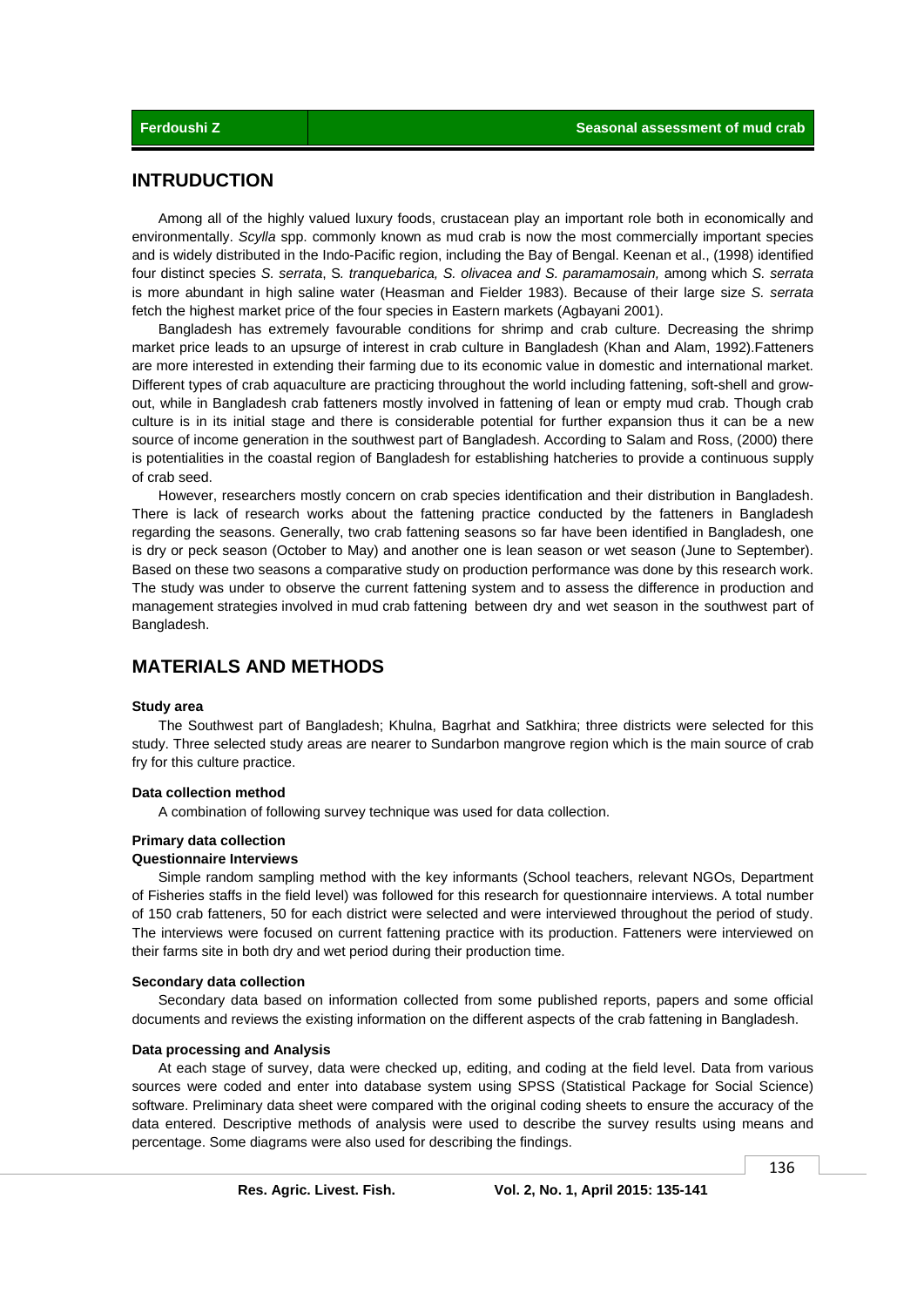# **RESULT**

## **Pond size and design**

 Usually all ponds were divided into several parts with bamboo fences and were also found to cover by mosquito net to prevent the crabs to escape. The average sizes of the ponds by area for crab fattening are showing in Table 1. The current study showed that about 41% ponds operated by the fatteners were small in size less than 0.05 ha. The average pond size among the three areas did not vary significantly ( $P > 0.05$ ). The highest maximum size was found in Satkhira district followed by Bagerhat and Khulna.

## **Water Level**

The water level during dry and wet season varied significantly among three areas (P value <0.05). The average water level during dry season in three study area was about 0.65±0.27 meter with a range of 0.23 to 1.57 meter. On the other hand, the average water level during the wet season was about 1.29±0.30 meter (Table 2).

#### **Source of crab seed**

Fatteners usually stocked the eggless female and soft male crabs collected from different crabs trading local depots and from shrimp farms. However the present study mainly focused on the fattening of female crabs in ponds. Table 3 is showing different grade of male and female crabs usually stock as seed for fattening.

#### **Pre stocking management**

 Almost all fatteners (91%) prepared their pond before stocking. However, only 34%fatteners in Bagerhat district dried their pond before stocking. On the other hand, in Satkhira more than 83% and in Khulna more than 73%fatteners dried their pond before stocking (Table 4). An average 94%fatteners in those study areas applied lime at the rate of 0.5 to 1 kg decimal<sup>-1</sup>. Significant variation was observed among the fatteners for drying their pond before stocking (P <0.05). However, application of liming, fertilization and tilling did not vary significantly among those areas.

#### **Stocking density**

 Stocking density of female crabs for fattening varied significantly between dry and wet season at 1% level of significance (P value <0.01). From the research results, comparatively higher stocking density was found during dry season than wet season according to area (Table 5).

Significant variation in maintaining the stocking density was observed among the three areas during dry season. (P value is <0.001). During dry season, Total average stocking density during the dry season was about 3421.77 $\pm$ 616.60 kg ha<sup>-1</sup> crop<sup>-1</sup> ranging from 1900 kg ha<sup>-1</sup> crop<sup>-1</sup> to 4879 kg ha<sup>-1</sup>crop<sup>-1</sup>.

Average the stocking density for female crabs for fattening during wet season was about 3082.49±542.49 (kg ha<sup>-1</sup> crop<sup>-1</sup>). Stocking density during wet season also varied significantly among the three areas at 5% level of significance.

#### **Post stocking management**

 Post stocking management mainly involved regular monitoring, application of feed and periodic water exchange. Generally fatteners monitored their stocked crabs before applying feed. They found to separate the dead or diseased crabs from the stock during the production time and also checked the crabs for marketing through light checked observation.

#### **Feeding**

 Commonly available small fishes, shrimp head and eel are used as crab feed. Fatteners mostly applied all of those feeds as raw during the fattening period. Usually fatteners in the three study areas were found to apply feed in every alternative day and some of them on daily basis at the rate of 5% to 10% of the body weight of the stocked crab. Distribution of the fatteners according to the feeding frequency is showed in Table 4.

137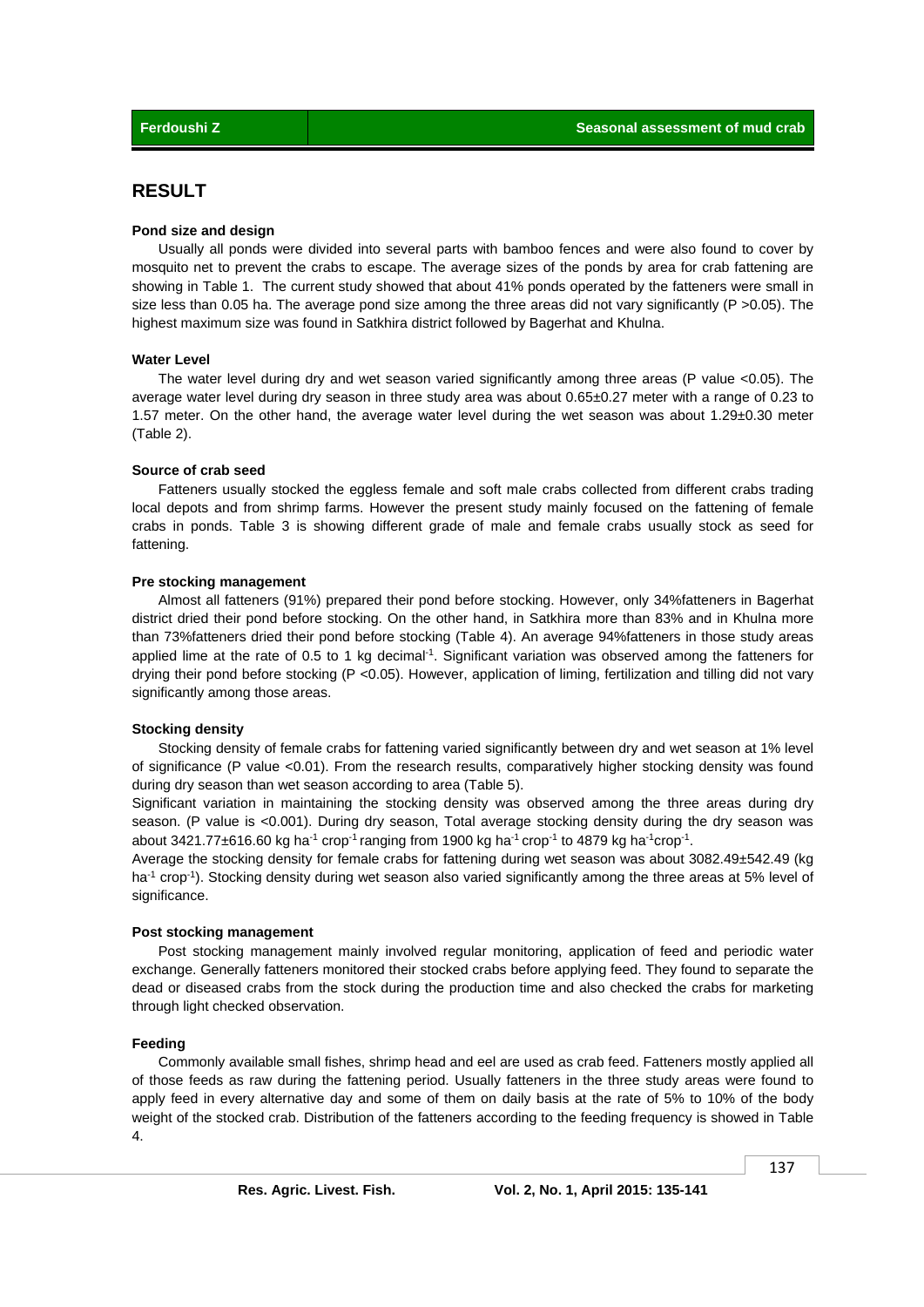#### **Table 1.** Pond size by study area

| <b>Pond Size</b>               | Khulna<br>$n = 50$ | <b>Bagerhat</b><br>$n=50$ | <b>Satkhira</b><br>$n = 50$ | Total<br>$n = 150$ |
|--------------------------------|--------------------|---------------------------|-----------------------------|--------------------|
| size(in<br>Average<br>hectare) | $0.1 \pm 0.05$     | $0.1 \pm 0.06$            | $0.1 \pm 0.05$              | $0.1 \pm 0.05$     |
| Maximum                        | 0.20               | 0.21                      | 0.23                        | 0.23               |
| Minimum                        | 0.01               | 0.02                      | 0.03                        | 0.01               |

n indicates sample size, Data is presented as mean ± standard deviation

|  | Table 2. Average water level an in crab fattening farms according to two seasons |  |  |  |  |  |
|--|----------------------------------------------------------------------------------|--|--|--|--|--|
|--|----------------------------------------------------------------------------------|--|--|--|--|--|

| <b>Water level</b><br>(meter) | Dry season      | Wet season      |
|-------------------------------|-----------------|-----------------|
| Average                       | $0.65 \pm 0.27$ | $1.29 \pm 0.30$ |
| Maximum                       | 1.57            | 1.85            |
| <b>Minimum</b>                | 0.23            | 0.51            |

#### **Table 3.** Grade of mud crab used for fattening

| <b>Male</b> | Grade           | Weight (gm) | Carapace              |
|-------------|-----------------|-------------|-----------------------|
|             | PD-XXL          | >500        | Soft                  |
|             | PD-XL           | >400        | Soft                  |
|             | PD-L            | >300        | Soft                  |
|             | PD-M            | >250        | Soft                  |
|             | PD-SM           | < 250       | Soft                  |
|             | Grade           | Weight (gm) | <b>Hepatopancreas</b> |
| Female      | KS <sub>1</sub> | >180        | Partially developed   |
|             | KS <sub>2</sub> | >150        | Poor                  |
|             | KS3             | $<$ 120     | Poor                  |

#### **Water exchange**

 The crab fattening in Bangladesh is mostly traditional and fatteners do not maintain any water management practice like shrimp and prawn culture. When the water deteriorates severely they change the water. About 80%fatteners in Satkhira district exchanged water during fattening period, while only 64%fatteners in Khulna and 48%fatteners in Bagerhat districts exchanged water during their fattening time (Table 4).

#### **Production and production rate**

 Production rate was calculated as the total amount of crabs harvested divided by the total amount of stocked following Rattanachote and Dangwatanakul (1992).

Production rate = (Weight harvested / Weight stocked) X 100

 Table 6 is showing the average production and production rate during two seasons. Comparatively higher production was found during dry season than wet season. Production rate was also found higher during dry season in all study areas. Table 7 is showing the correlation between the production with the stocking density and the water exchange during dry and wet season. Significant correlation was observed between the stocking density and production (Table 7) during dry season. Production was also highly correlated with the water exchange (Table 7). Similar findings also revealed in wet season. Production during wet season found to be positively related with the stocking density and water exchange. Moreover, a significant positive correlation between stocking density and production also existed during wet season at 1 % level of significance.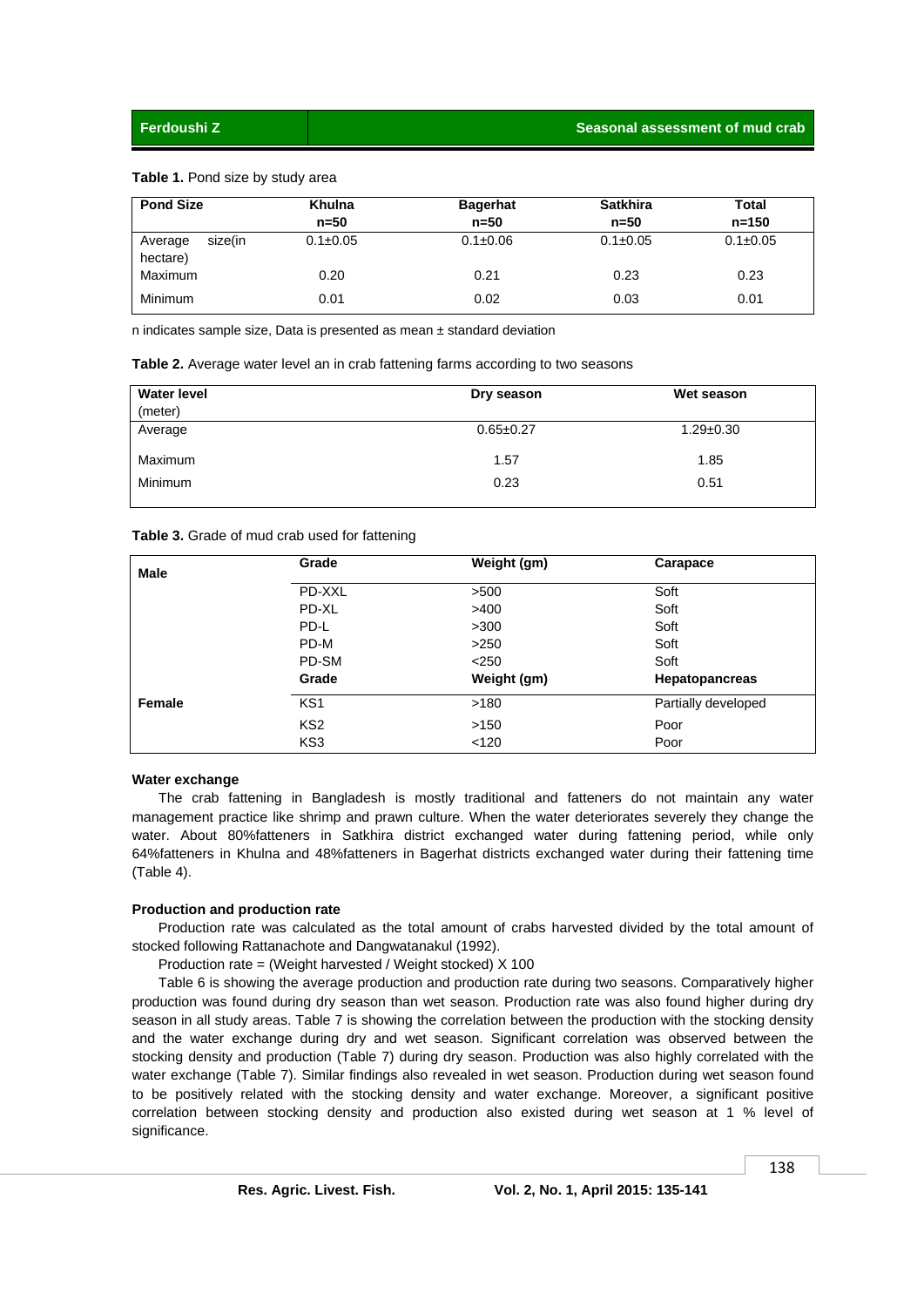**Table 4.** Distribution of crab fatteners according to the pre and post stocking management for mud crab fattening by area

| Pond management            | Khulna       | <b>Bagerhat</b> | <b>Satkhira</b> | <b>Total</b> |
|----------------------------|--------------|-----------------|-----------------|--------------|
|                            | $n=50$       | $n=50$          | $n=50$          | $n = 150$    |
| <b>Pond preparation</b>    |              |                 |                 |              |
| No pond preparation        | 5(10)        | 6(12)           | 3(6)            | 14 (9.33)    |
| Pond preparation           | 45 (90)      | 44 (88)         | 47 (94)         | 136 (90.67)  |
| <b>Total</b>               | 50 (100)     | 50 (100)        | 50 (100)        | 150 (100)    |
| <b>Drying</b>              | <b>Total</b> | <b>Total</b>    | <b>Total</b>    | Total        |
|                            | $n=45$       | $n=44$          | $n=47$          | $n = 136$    |
|                            |              |                 |                 |              |
| No                         | 12(26.7)     | 26 (59.1)       | 8(17)           | 46 (33.82)   |
| Yes                        | 33(73.3)     | 18 (40.9)       | 39 (83)         | 90 (66.18)   |
| <b>Total</b>               | 45 (100)     | 44 (100)        | 47 (100)        | 136 (100)    |
| <b>Tilling</b>             |              |                 |                 |              |
| <b>No</b>                  | 13 (28.89)   | 17 (38.64)      | 9(19.15)        | 39 (28.68)   |
| Yes                        | 32 (71.11)   | 27 (61.36)      | 38 (80.85)      | 97 (71.32)   |
| <b>Total</b>               | 45 (100)     | 44 (100)        | 47 (100)        | 136 (100)    |
| Liming                     |              |                 |                 |              |
| <b>No</b>                  | 4(8.9)       | 3(6.82)         | 1(2)            | 8(5.88)      |
| Yes                        | 41 (91.1)    | 41 (93.18)      | 46 (98)         | 128 (94.12)  |
| Total                      | 45 (100)     | 44 (100)        | 47 (100)        | 136 (100)    |
|                            |              |                 |                 |              |
| <b>Fertilizer/chemical</b> |              |                 |                 |              |
| application                |              |                 |                 |              |
| No                         | 27 (60)      | 23 (52.27)      | 25 (48.9)       | 75 (55.15)   |
| Yes                        | 18 (40)      | 21 (47.73)      | 22(51.1)        | 61 (44.85)   |
| <b>Total</b>               | 45 (100)     | 44 (100)        | 47 (100)        | 136 (100)    |
| Post stocking management   | Khulna       | <b>Bagerhat</b> | <b>Satkhira</b> | <b>Total</b> |
|                            | $n=50$       | $n=50$          | $n=50$          | $n = 150$    |
| <b>Feed Application</b>    |              |                 |                 |              |
| Daily                      | 16 (32)      | 24(48)          | 27(54)          | 67(45)       |
| Alternative                | 34(68)       | 26(52)          | 23(46)          | 83(55)       |
| Total                      | 50 (100)     | 50 (100)        | 50 (100)        | 150 (100)    |
| <b>Water Exchange</b>      |              |                 |                 |              |
| Yes                        | 32(64)       | 24(48)          | 40(80)          | 96(64)       |
| No                         | 18(36)       | 26(52)          | 10(20)          | 54(36)       |
| <b>Total</b>               | 50 (100)     | 50 (100)        | 50 (100)        | 150 (100)    |

n = sample size. Figures in brackets indicate percentages

Table 5. A comparison of stocking density (kg ha<sup>-1</sup> crop<sup>-1</sup>) between two seasons

| <b>Stocking density</b><br>(kg ha $^{-1}$ crop $^{-1}$ ) | Dry season     | Wet season     |
|----------------------------------------------------------|----------------|----------------|
| Average                                                  | 3421.77±616.60 | 3082.49±542.49 |
| <b>Maximum</b>                                           | 4879           | 4591.67        |
| <b>Minimum</b>                                           | 1900           | 1805           |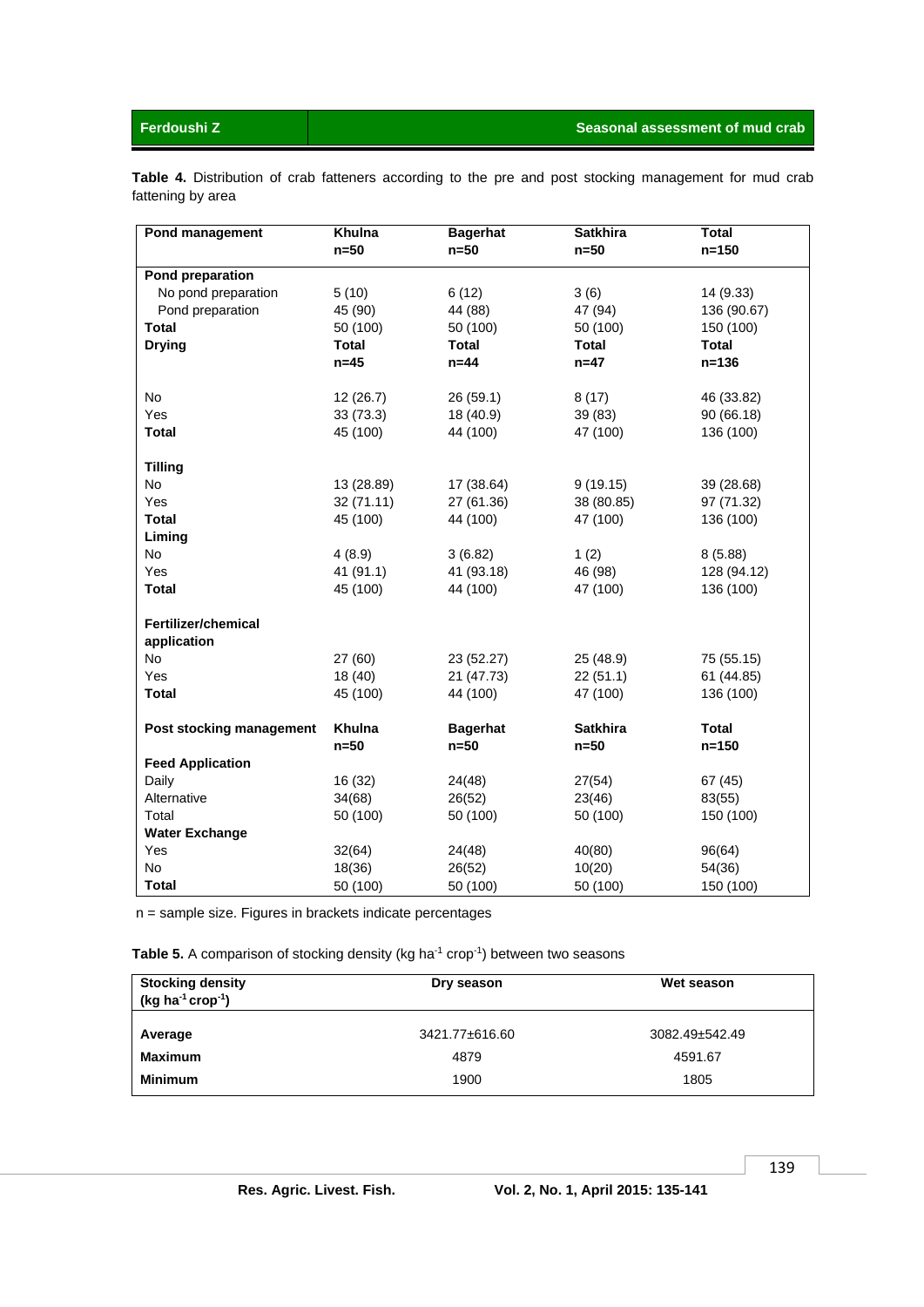| Table 6. Average production (kg ha <sup>-1</sup> crop <sup>-1</sup> ) and production rate by season |  |  |  |  |
|-----------------------------------------------------------------------------------------------------|--|--|--|--|
|-----------------------------------------------------------------------------------------------------|--|--|--|--|

| Production (kg ha <sup>-1</sup> crop <sup>-1</sup> ) | Dry season     | Wet season     |
|------------------------------------------------------|----------------|----------------|
| Average                                              | 2961.83±566.42 | 2424.04±508.01 |
| Maximum                                              | 4391.11        | 3546.43        |
| Minimum                                              | 1615           | 1451.13        |
| Production rate (%)                                  |                |                |
| Average                                              | $87 + 5$       | $78 + 7$       |
| Maximum                                              | 96             | 89             |
| Minimum                                              | 64             | 59             |

n indicates sample size. Data is presented as mean ± standard deviation.

**Table 7.** Correlation between production (kg ha<sup>-1</sup> crop<sup>-1</sup>) with the stocking density and water exchange facility according two seasons

|                                              | <b>Production dry</b><br>$(kg ha-1 crop-1)$ | <b>Production wet</b><br>$(kg ha^{-1} crop^{-1})$ |
|----------------------------------------------|---------------------------------------------|---------------------------------------------------|
| Water exchange                               | $0.262**$                                   | $0.178*$                                          |
| Stocking density<br>$(kg ha^{-1} crop^{-1})$ | $0.955**$                                   | $0.897**$                                         |

\*\* Significant difference at 1% level, \* Significant difference at 5% level

#### **Processing and marketing**

 Fatteners check their stocked mud crabs everyday through light observation. The gravid fattened one is harvested for marketing. Fatteners generally sell the live crabs. It does not required any sophisticated processing like shrimp and prawn. Due to their cannibalistic nature, harvested crabs are tied with coarse twine to avoid the injury to human and physical damage cause by themselves, as well as reduce the mortality during transportation. Generally fatteners sell their crabs to the local man (collectors) or sometime directly to the depots. Mutual understanding is the major factor upon which the mode of payment was found to depend in case of purchasing and selling of mud crab in the research area. The payment was found to be 50% immediate or advance (Dadon) and 50% was found late.

# **DISCUSSION**

 Among four available mud crab species in the Indo-pacific region only the *Scylla olivacea* is being fattened in the southwest part of Bangladesh (Ahmed et al. 2005, Zafar, 2003). There is two crab fattening seasons in Bangladesh, one is the dry or peck season (October to May) and another one is lean season or wet season (June to September). Most of the fattening ponds are rectangular in shape with a common inlet and outlet made of PVC pipes for the water exchange facility during the culture period. Water level is important factor for crab fattening because fattening mainly based on the application of trash raw feed during production period. The present study the water level found to varied significantly during dry (5% level of significance) and wet season (1% level of significance) among the three study areas. The water level of their farm during dry season ranging from 1.57 to 0.23 meter and 1.85 to 0.51 m in wet season. Kamal et al. (2007) also reported the water level in mud crab farm of south region of Bangladesh ranging from 0.25 to 1.5 meter that is more or less similar with the findings of the present study.

 Different types of pre-stocking management were observed among fatteners before stocking their crabs in their pond including drying, tilling, liming and fertilization application. However from the study, it reveals that about 6% interviewed fatteners did not apply lime it might be they did not understand the value of lime for increasing productivity through killing the water pathogens.